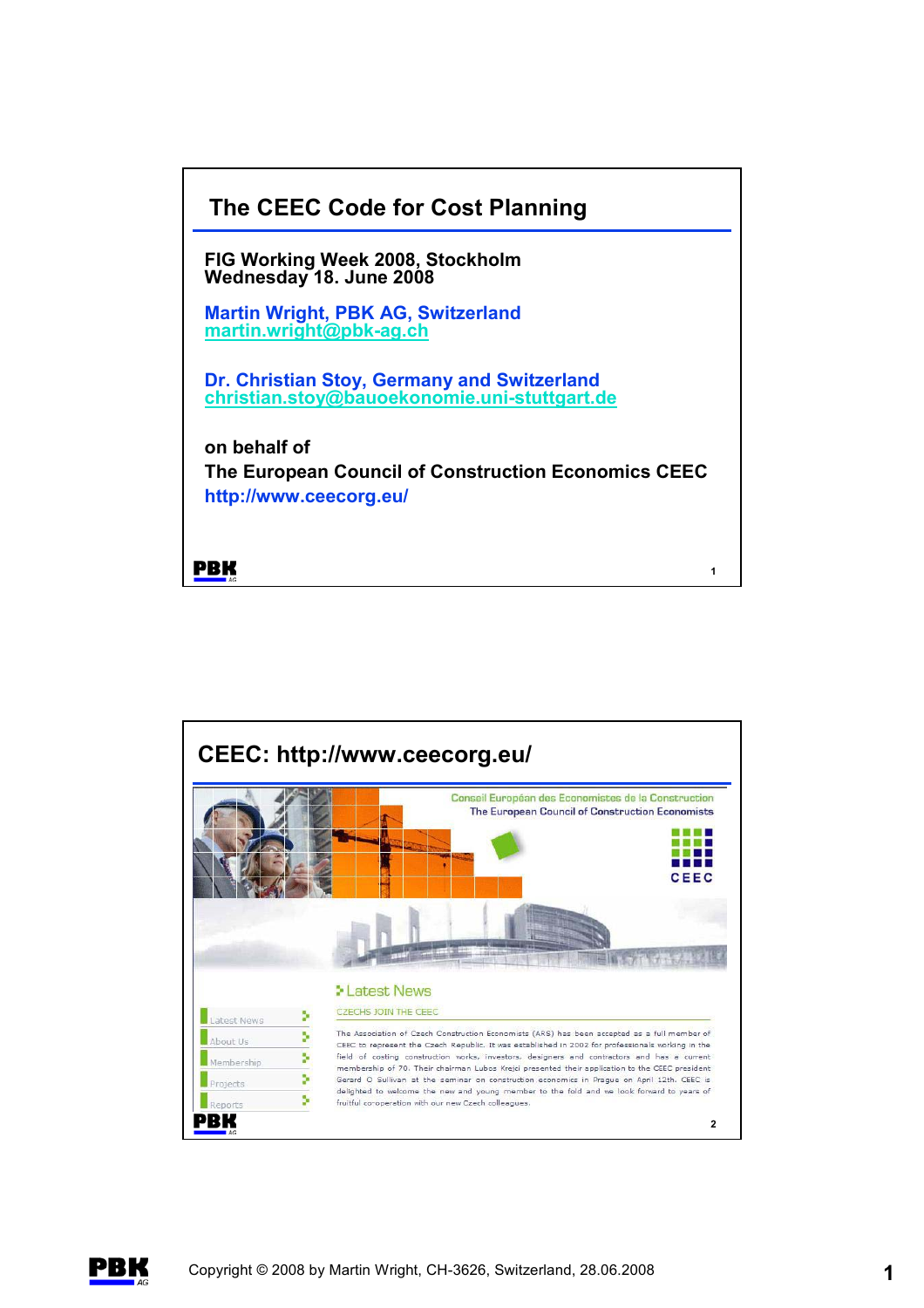

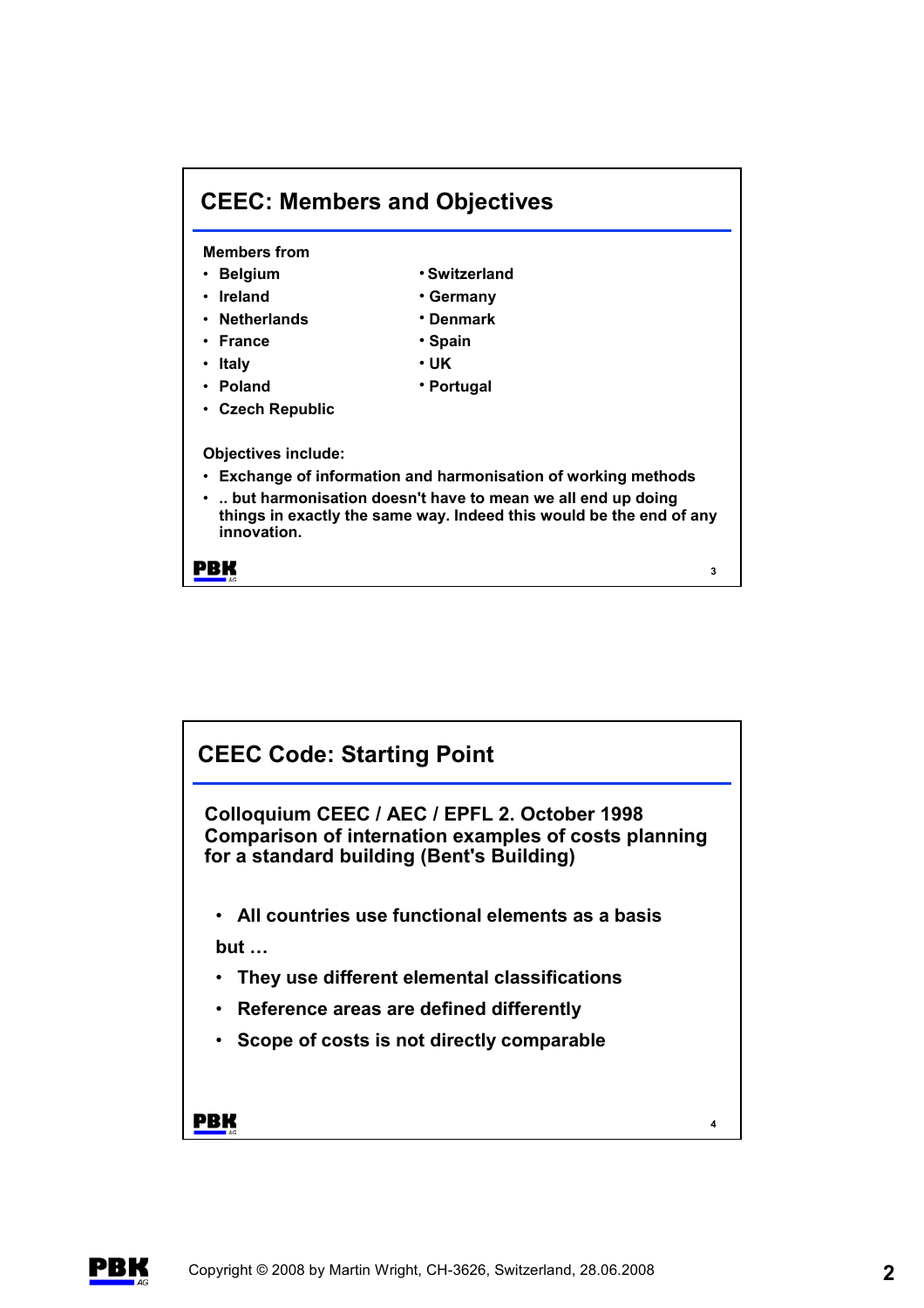## **Typical cost classifications**

- **SfB Table 1**
- **BCIS Standard Form of Cost Analysis**
- **Die Elementkostengliederung EKG (SN506 502)**
- **DIN 276 Kosten im Hochbau**
- **ÖNORM B 1801-1 Kosten im Hoch- und Tiefbau**
- **UNTEC**
- **Uniformat**

**PBK** 

| "Bent's building" |                    |      |  |
|-------------------|--------------------|------|--|
| Switzerland       | 2'875 m2           | 100% |  |
| Holland           | 3'007 m2           | 105% |  |
| France            | $3'412 \text{ m}2$ | 119% |  |
| UK                | 2'585 m2           | 90%  |  |
| Ireland           | 2'585 m2           | 90%  |  |
| Finland           | 2'758 m2           | 96%  |  |
| <b>Denmark</b>    | 1'800 m2           | 63%  |  |
| Spain             | 1'800 m2           | 63%  |  |

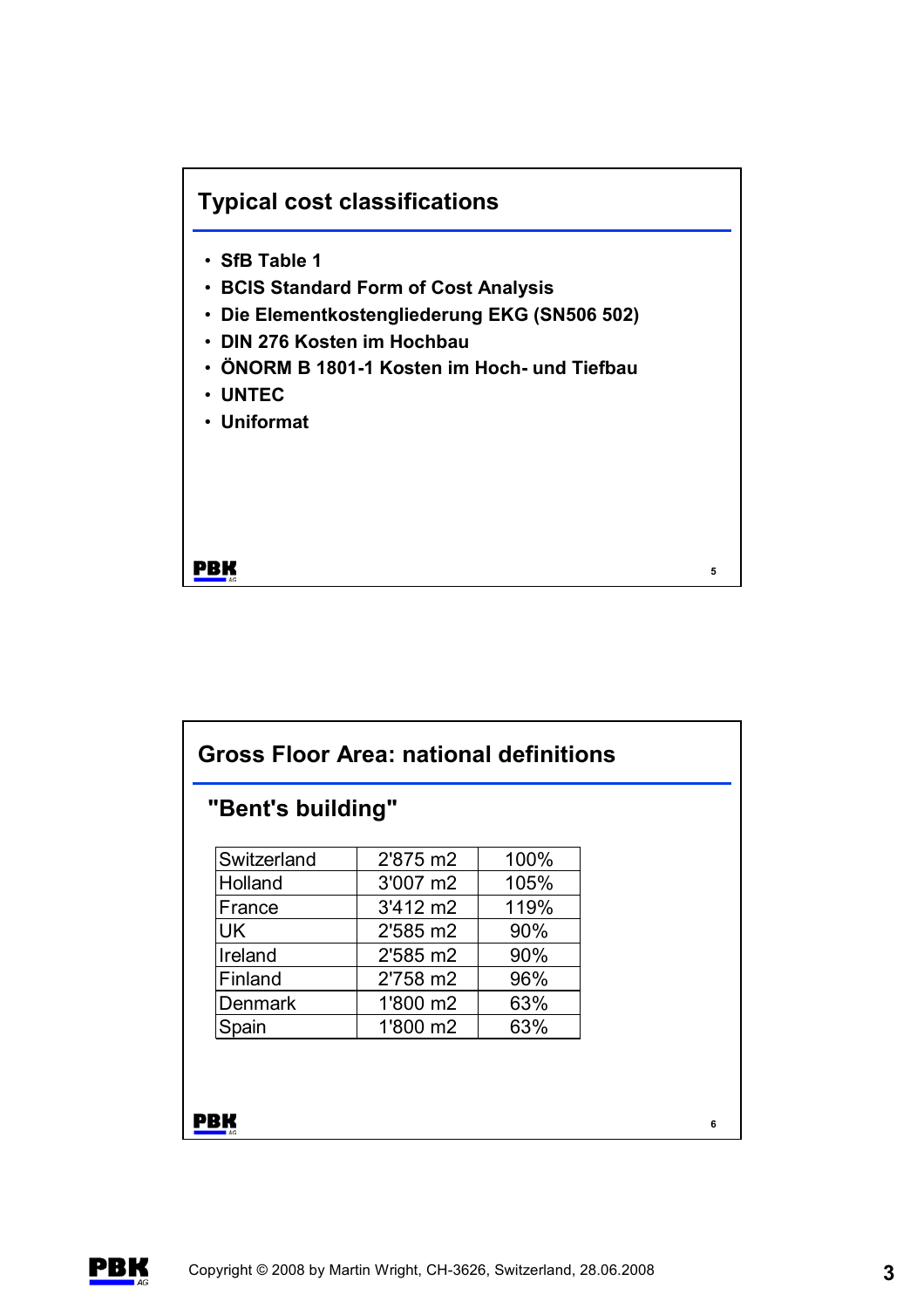| <b>Examples of scope of costs</b> |                 |                   |                  |               |         |  |  |  |
|-----------------------------------|-----------------|-------------------|------------------|---------------|---------|--|--|--|
| Country                           | <b>Building</b> | External<br>works | Planning<br>fees | Land<br>costs | Finance |  |  |  |
| Switzerland                       |                 |                   |                  |               |         |  |  |  |
| Holland                           |                 |                   |                  | 0             | 0       |  |  |  |
| France                            |                 |                   | 0                | 0             | 0       |  |  |  |
| <b>UK</b>                         |                 |                   |                  | 0             | O       |  |  |  |
| Ireland                           |                 |                   |                  | 0             | 0       |  |  |  |
| Finland                           |                 |                   |                  | 0             | 0       |  |  |  |
| <b>Denmark</b>                    |                 |                   |                  |               |         |  |  |  |
| <b>Belgium</b>                    |                 |                   |                  | 0             | 0       |  |  |  |

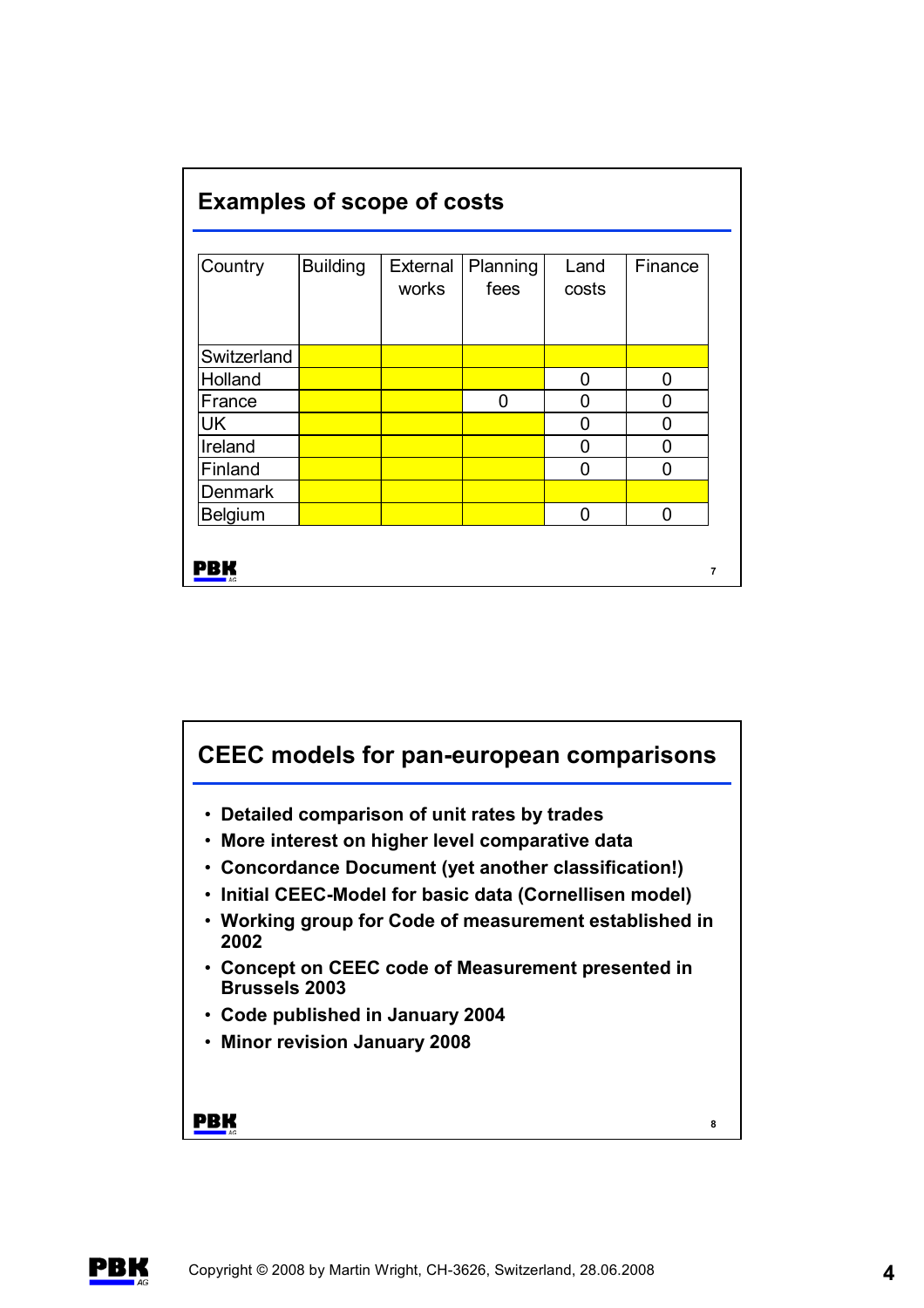## **CEEC Working group**

**Working Group:**

- **Martin Wright (Switzerland, chairman)**
- **Gerry O'Sullivan (Ireland / CEEC vice president)**
- **Joe Martin (UK)**
- **Peter Schmid and Ulrike Frauendorf (Germany)**

**Additional input :**

- **Michel Coubès (Switzerland)**
- **Michel Ducroux / Jaques Moreau (France)**
- **Pekka Montin (Finnland)**
- **Peter van der Pijl / David Meijer (Holland)**
- **Sabine Pierson (Belgium)**
- **Yollanda Garcia Prada (Spain)**

**PBK** 



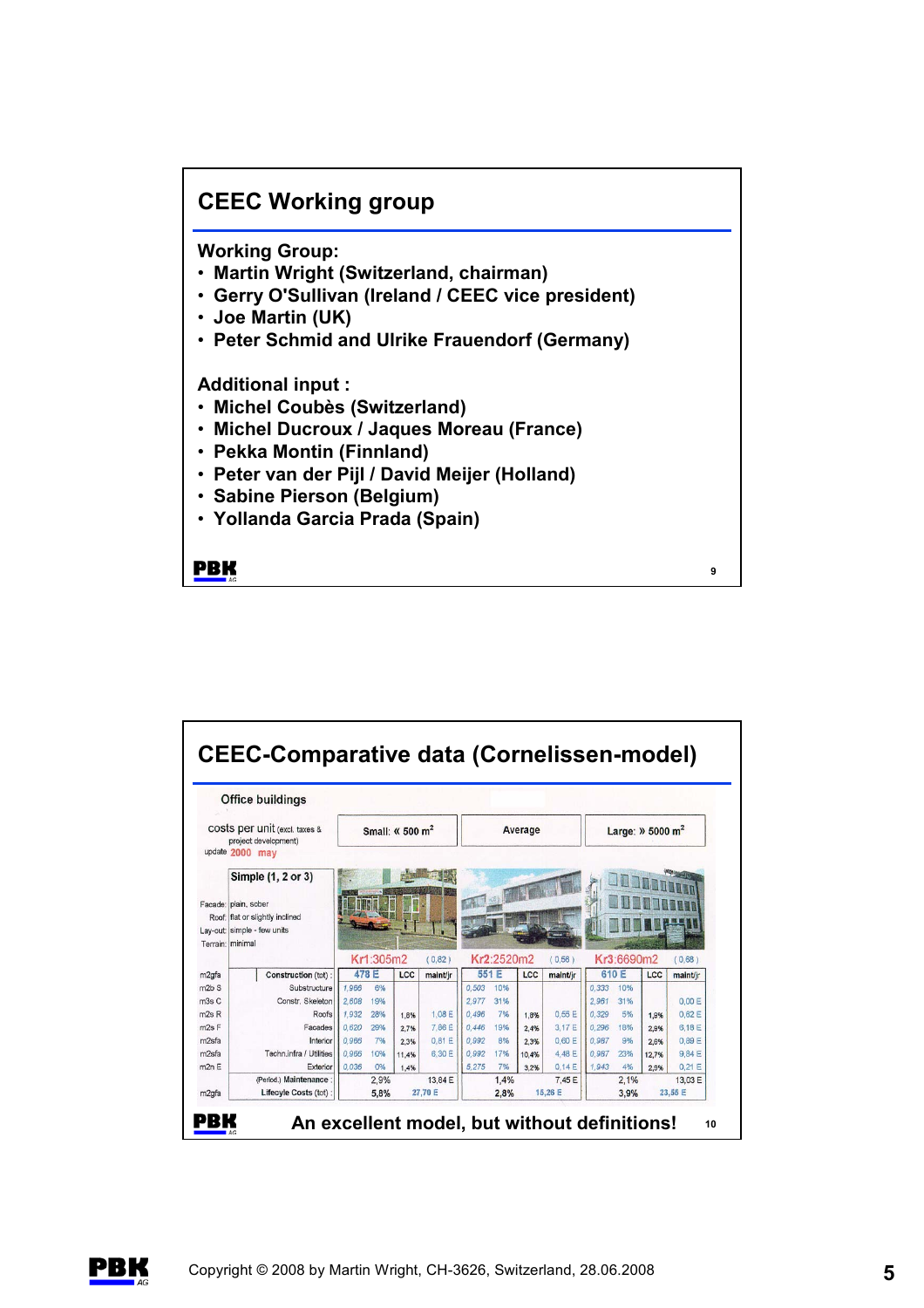



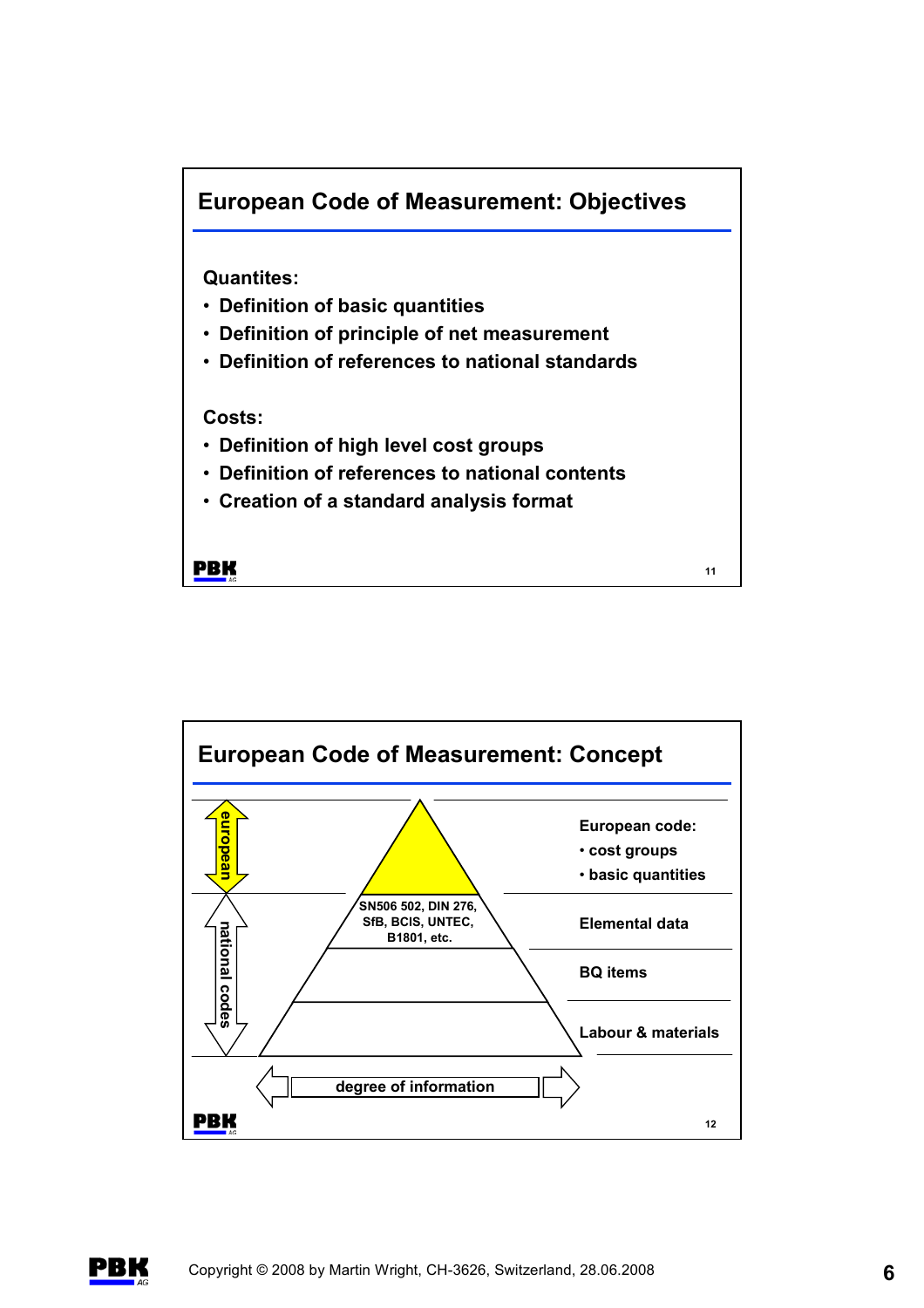



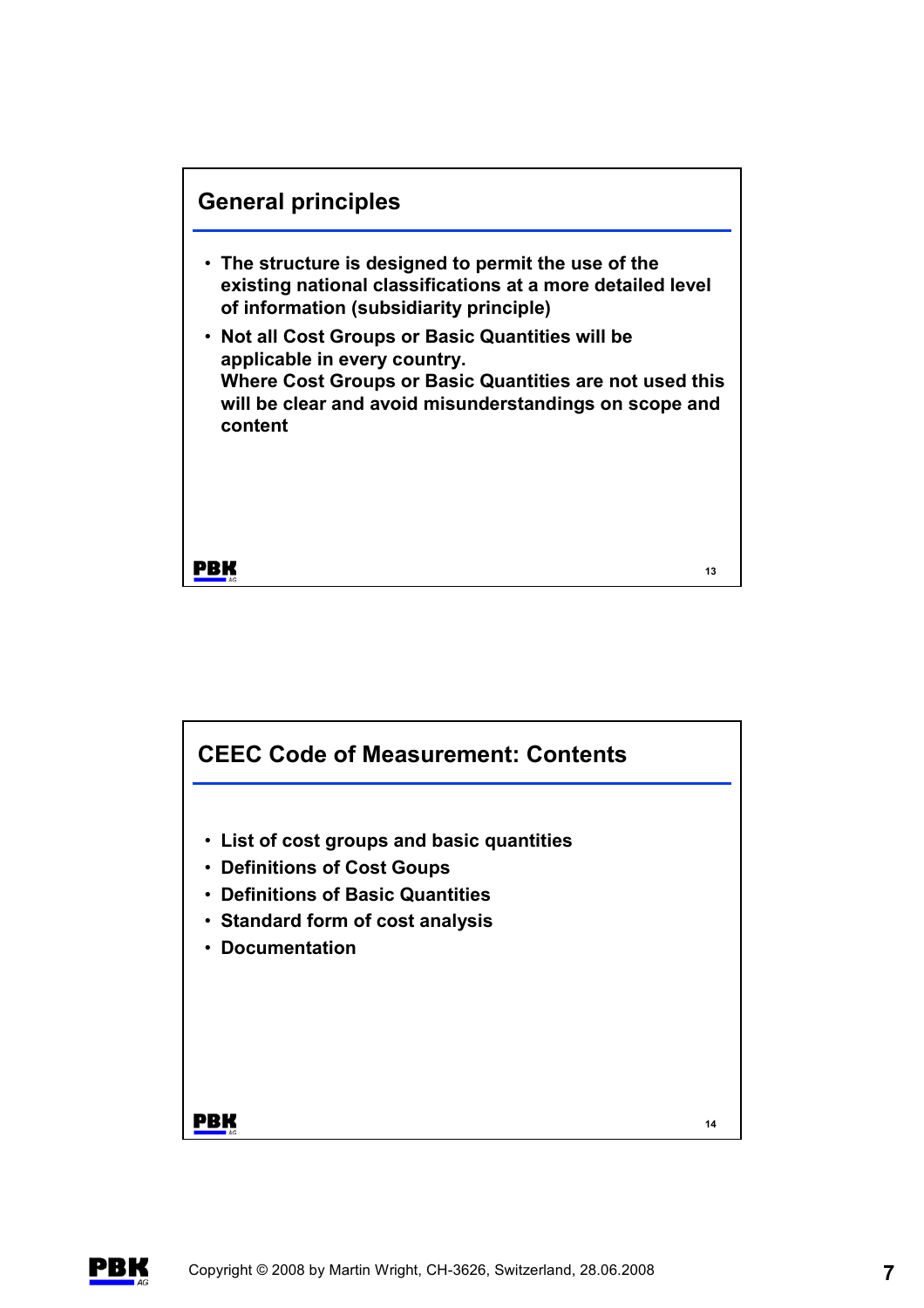



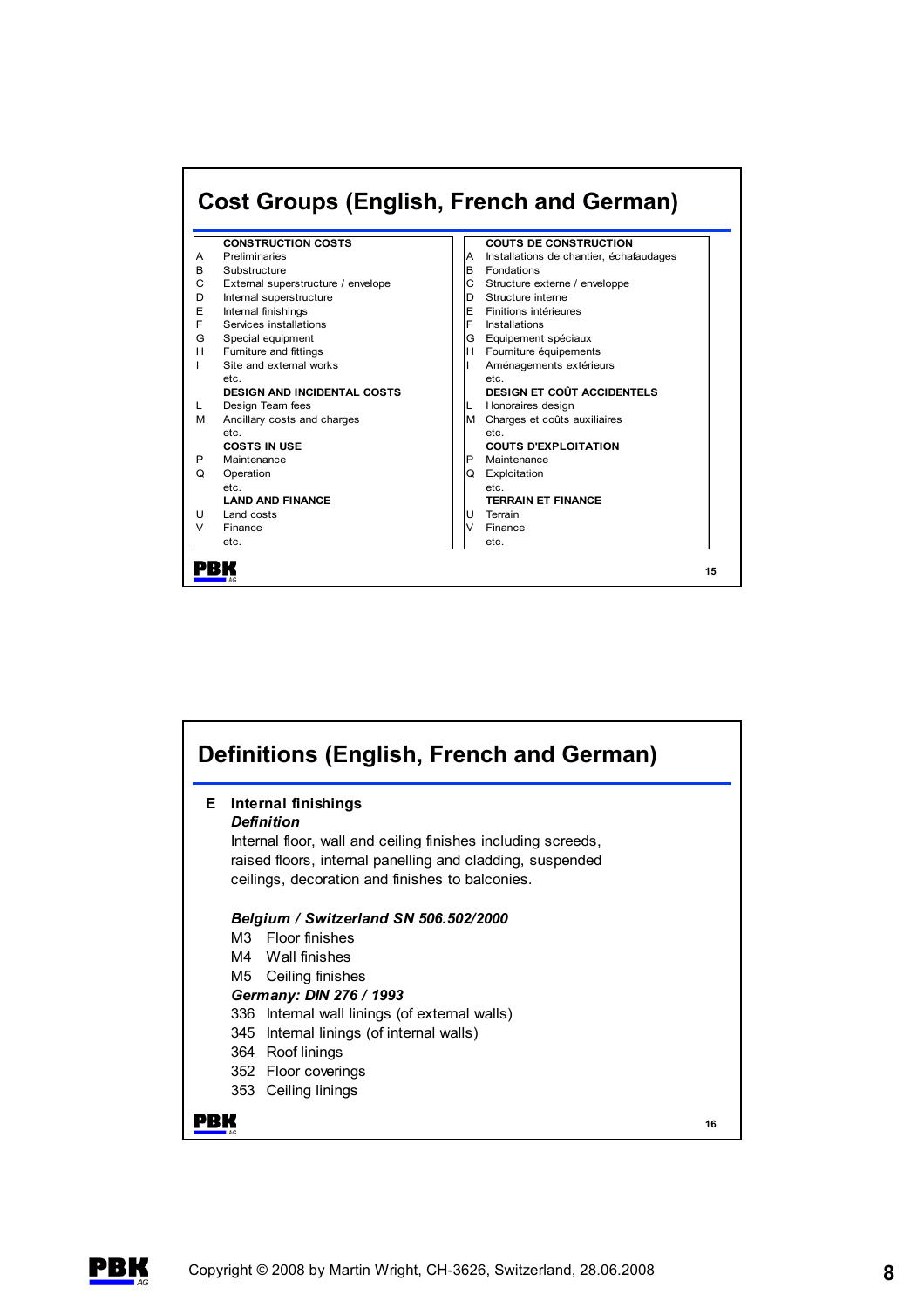## **Basic quantities (English, French and German)**

- 1. Site area
- 2. Footprint area
- 3. Floor areas not fully enclosed
- 4. Gross external floor area
- 5. Gross internal floor area
- 6. Area of internal divisins
- 7. Area ancillary to to main function
- 8. Ancillary areas for services
- 9. Circulation area
- 10. Usable floor area
- 11. Primary Functional units
- 12. Secondary Functional units

**PBK** 

| #01 Site area / Surface terrain                              |  |                                           |
|--------------------------------------------------------------|--|-------------------------------------------|
| #02 Footprint area / Surface bâtie                           |  |                                           |
| #03 Floor area not fully enclosed - Surface plancher externe |  |                                           |
| #4 Gross external floor area - Surface plancher brute        |  |                                           |
|                                                              |  |                                           |
| #5 Gross internal floor area - Surface plancher nette        |  | (External<br>construction not<br>defined) |
|                                                              |  |                                           |

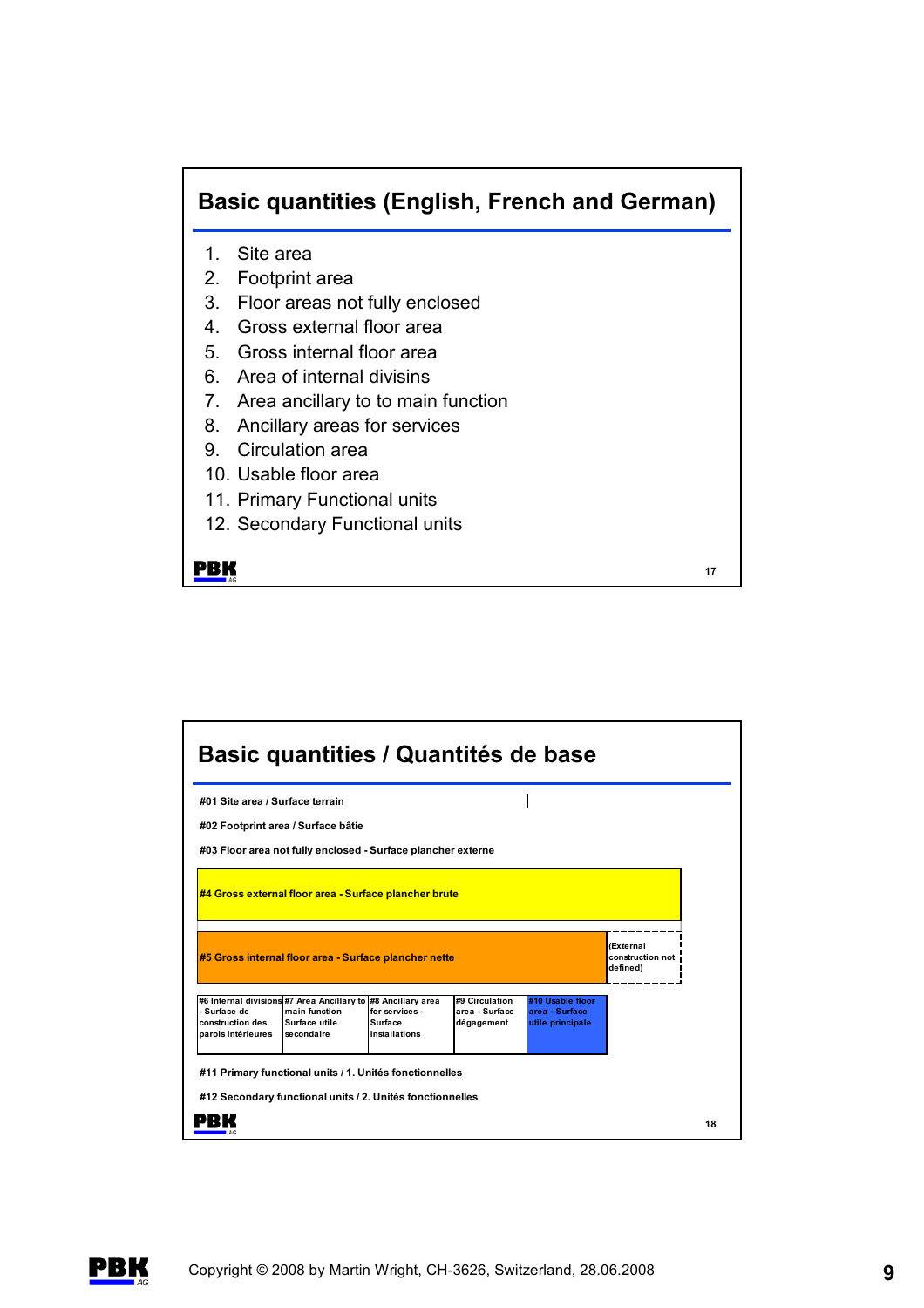

| Standard form of cost analysis |                                  |                     | Office building with bank<br>branch office | Administrative centre                                             |              |  |
|--------------------------------|----------------------------------|---------------------|--------------------------------------------|-------------------------------------------------------------------|--------------|--|
|                                | Project reference                |                     | BKI: 1300-062                              |                                                                   | crb: 065/113 |  |
|                                | Country of origin                | Germany<br>Konstanz |                                            | Switzerland<br>Langenthal                                         |              |  |
| Location                       |                                  |                     |                                            |                                                                   |              |  |
|                                | Currency/Price base date         | €                   | 2005                                       | $€ (1 € = 1.58)$<br>CHF)                                          | 2005         |  |
|                                | Period for costs in use (years)  |                     |                                            |                                                                   |              |  |
|                                | Quantity used for analysis       |                     |                                            | Gross external floor area (GEFA) Gross external floor area (GEFA) |              |  |
|                                | <b>Basic quantities</b>          |                     |                                            |                                                                   |              |  |
| #01                            | Site area                        | 41'009              | 774%                                       | 7'971                                                             | 91%          |  |
| #02                            | Footprint area                   | 1'346               | 25%                                        | 1'383                                                             | 16%          |  |
| #03                            | Floor area not fully enclosed    |                     |                                            | 1'698                                                             | 19%          |  |
| #04                            | Gross external floor area (GEFA) | 5'301               | 100%                                       | 8'792                                                             | 100%         |  |
| #05                            | Gross internal floor area        |                     |                                            |                                                                   |              |  |
| #06                            | Area of internal divisions       |                     |                                            |                                                                   |              |  |
| #07                            | Area ancillary to main function  | 1'280               | 24%                                        |                                                                   |              |  |
| #08                            | Ancillary area for services      | 181                 | 3%                                         |                                                                   |              |  |
| #09                            | Circulation area                 | 777                 | 15%                                        |                                                                   |              |  |
| #10                            | Usable floor area                | 2'589               | 49%                                        |                                                                   |              |  |
| #11                            | No. of workplaces                | 120                 |                                            | 200                                                               |              |  |
|                                | Secondary functional units       |                     |                                            |                                                                   |              |  |

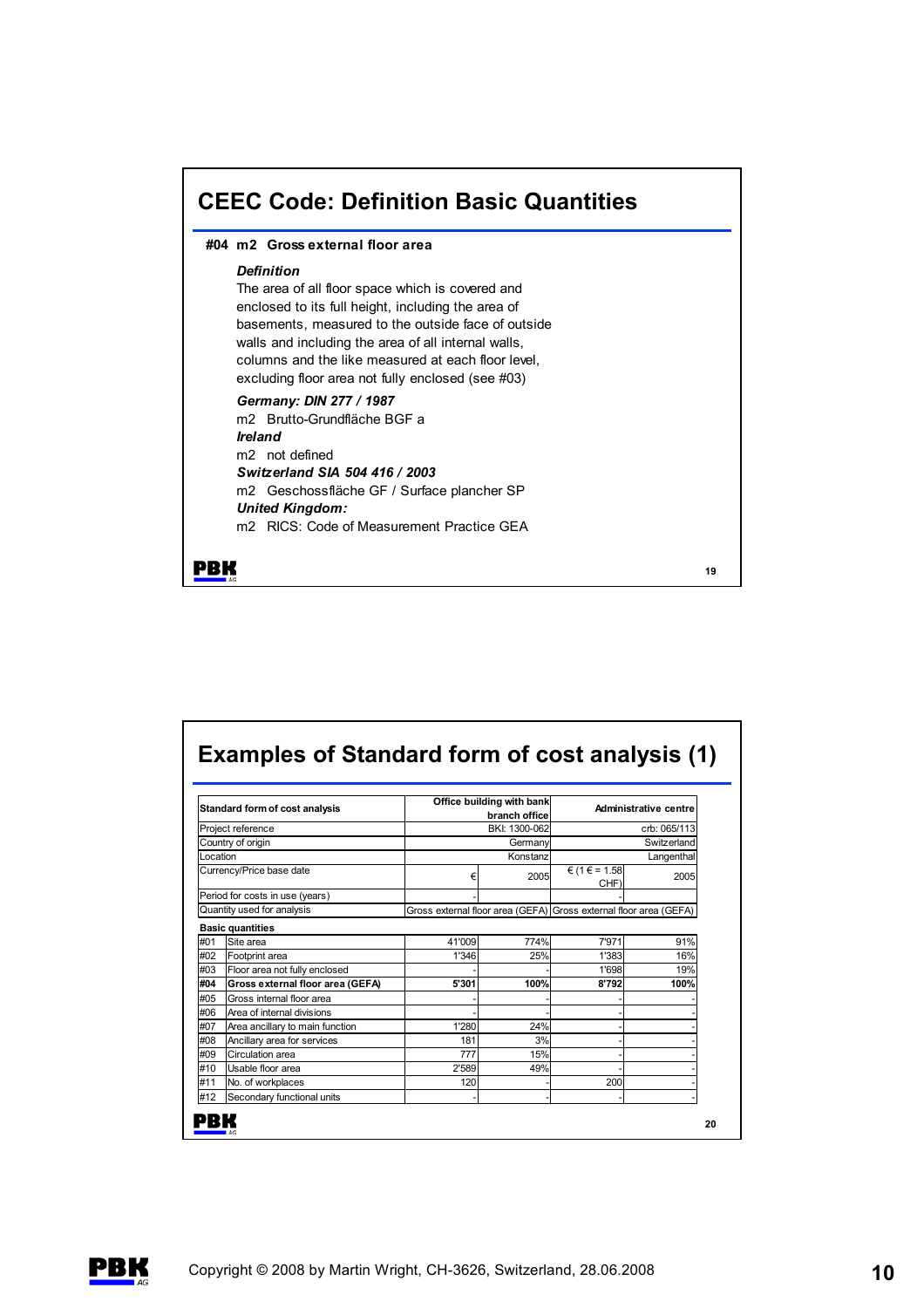|   |           | Administrative centre                 |                                                                                                             |  |
|---|-----------|---------------------------------------|-------------------------------------------------------------------------------------------------------------|--|
| € | €/m2 GEFA | €                                     | €/m2 GEFA                                                                                                   |  |
|   |           | 13'209'121                            | 1'502                                                                                                       |  |
|   |           | 397'405                               | 45                                                                                                          |  |
|   |           | 242'925                               | 28                                                                                                          |  |
|   |           | 5'906'451<br>242'794<br>46<br>393'960 | Examples of Standard form of cost analysis (2)<br>Office building with bank<br>branch office<br>1'114<br>74 |  |

C External superstructure/envelope 1'916'905 362 3'625'658 412<br>
D Internal superstructure 972'217 183 3'261'429 371 D Internal superstructure 1972'217 372217 183 3'261'429 371 E | Internal finishings | 449'957 | 85 732'754 83 F Services installations 163 2'433'137 277 G Special equipment 1 22'527 4 0 0 H Furniture and fittings 1199 1199 1199 11217'604 138 I Site and external works 158'710 30 294'315 33 J Construction contingencies and the content of the content of the content of the content of the content of the content of the content of the content of the content of the content of the content of the content of the conte K Taxes on construction **14** 1885'968 167 1'003'893 114 **DESIGN AND INCIDENTAL COSTS 606'669 114 2'459'781 280** L + M Design team fees 259 315'669 37 2'272'838 259 N Project budget contingencies and the continues of the continues of the continues of the continues of the continues of the continues of the continues of the continues of the continues of the continues of the continues of O Taxes on design and incidental costs 91'000 17 186'943 21

**21**

## **Examples of Standard form of cost analysis (2)**





**PBK**